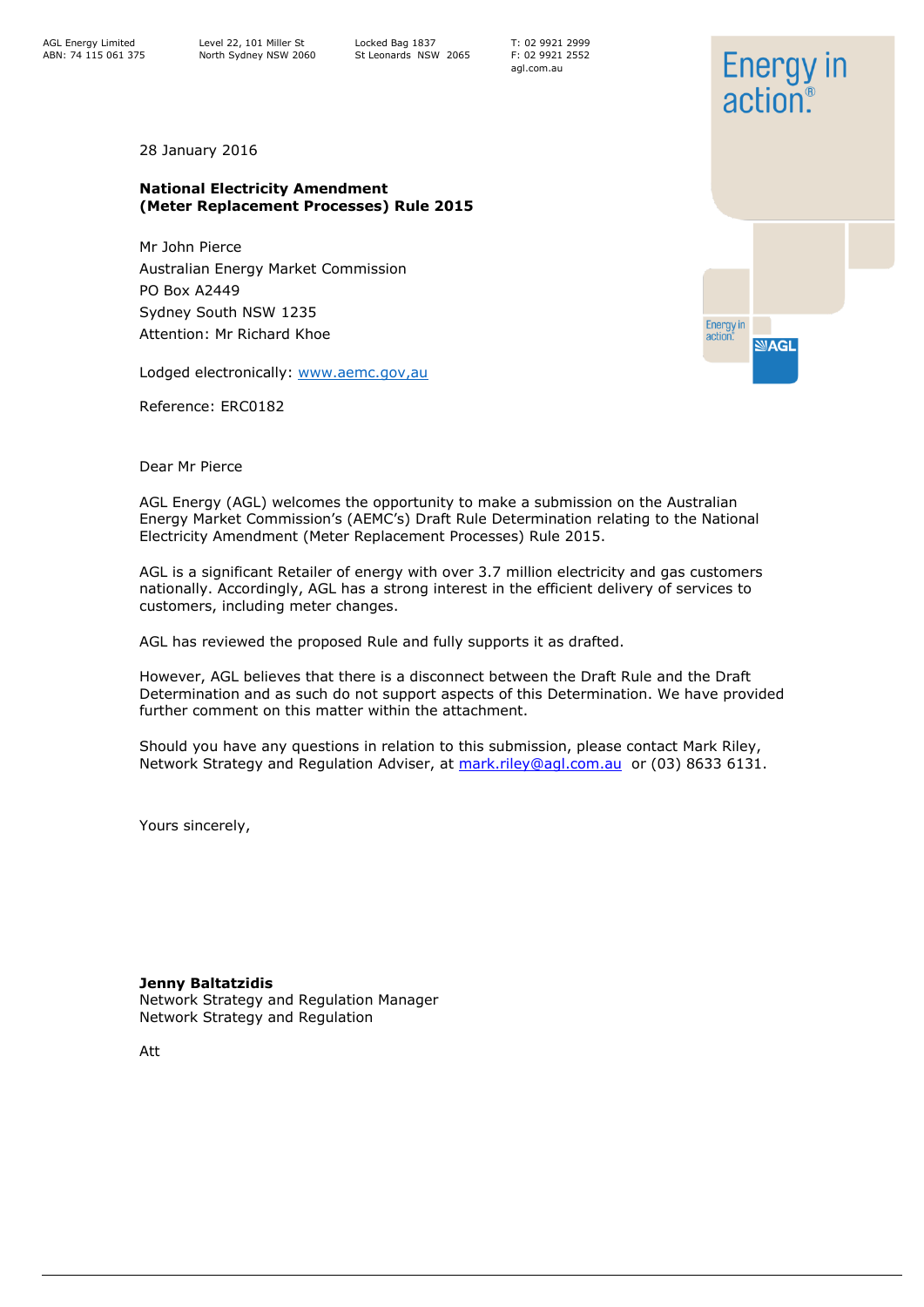# **Attachment – Comments on Draft Rules**

### **Disconnect between Draft Rule and Determination**

We understand from the Draft Determination that the Australian Energy Market Commission (AEMC) consider that:

*The incoming retailer would have no right to change the meter under the NER prior to the retail transfer completing* (page iv).

However, the Draft Rule requires the necessary AEMO procedures to be changed to accommodate a customer churn being aligned to a meter churn. AGL believes that this rule would work appropriately if an incoming retailer can initiate a change to the metering installation, but notes that there may be an inconsistency in the expectations of the AEMC as discussed in the Draft Determination with the implementation of the Rule.

AGL has sought further clarification on how the procedures would be changed to accommodate this Rule change, but without that information will have to respond on the basis of the Draft Rule and Determination, without further clarity on how this rule will be operationalised to ensure an efficient outcome for customers.

# **Clause 7.8.9 Discussion**

ł

AGL believes that Clause 7.8.9 as it stands is an appropriate rule, but we are unable to understand how it would be effected by the MSATS procedures.

By nominating all incoming roles which become effective the day that the customer transfers implies that the customer transfer can be triggered by a meter churn, which is inconsistent to the Draft Determination.

As discussed in our previous submission, a customer transfer is effected in MSATS by the provision of a meter read. That meter read can be provided by the quarterly meter reader, a special meter reader or by a technician changing a meter<sup>1</sup>.

A quarterly meter reader has a  $+/-$  two (2) day window around when a customer meter is likely to be read, and a special meter reader may or may not be able to complete their service order on the requested date. Therefore using these mechanisms to trigger a customer transfer means that there is no definitive date that all participants can use to identify when a customer may transfer from one retailer to another.

However it is undertaken, the meter reading taken during the day is generally provided to AEMO around midnight of that day. After midnight, the AEMO Market Transfers and Settlements Solution (MSATS) system processes all the meter reads and the date those reads occurred.

If a NMI has a retailer transfer associated with it, then the customer will be transferred to the new retailer effective the day the meter was read, and MSATS will notify the relevant parties (winning retailer, losing retailer, network) of the day that the transfer was made effective from (i.e. the day of the meter read).

If there is a delay in providing that meter read to AEMO then the customer transfer will not be processed until the meter read has been processed by the AEMO MSATS system, but it will still be made effective from the day the meter read was taken.

So, for example, if a meter is read on January  $5<sup>th</sup>$ , but the data is not uploaded to AEMO until January  $8<sup>th</sup>$ , the processing will be undertaken on the morning of January  $9<sup>th</sup>$ , when all parties will be advised that the customer was transferred effective January 5th. The old retailer uses that meter reading for final billing and the new retailer uses that meter read as the start of the customers energy consumption.

 $1$  A meter reader cannot change a meter. However, as part of changing a meter a meter technician will read the existing meter (or cause it to be read by the existing meter data provider for a comms meter) which provides the meter read for a customer transfer.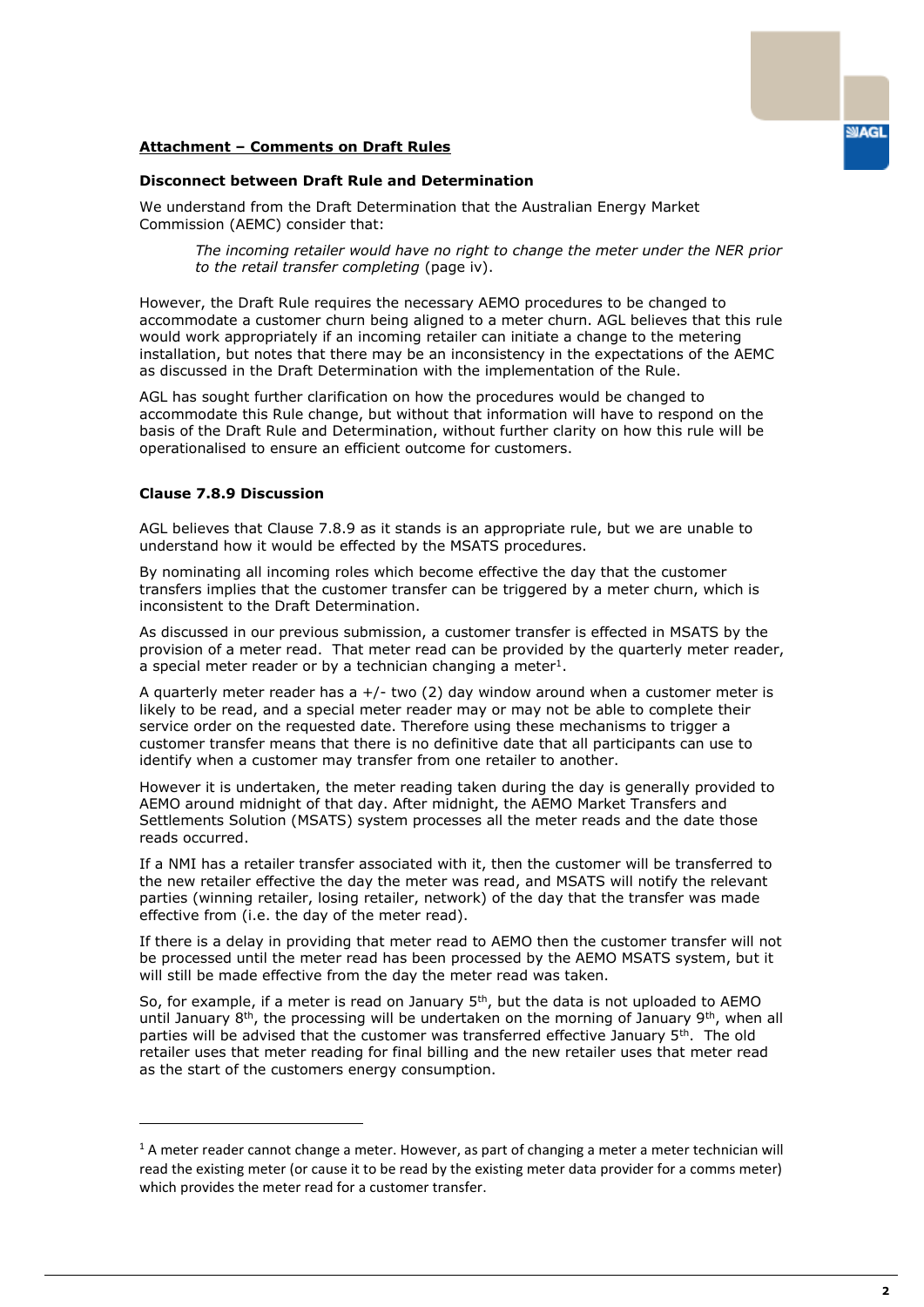It needs to be clearly understood here that the MSATS system view is purely historical and notifications to market are historical. Further, it also needs to be understood that the notifications to all parties are dependent on when data is processed, but the effective date will always be when the meter was read. The diagram below provides a simplified explanation of the various steps undertaken during a customer transfer.



The following diagrams explain the issues graphically:

As can be seen from diagram 1 above, the incoming retailer will not know the customer has transferred to them until at least the next business day when staff process completion notices, which given periods like Christmas and Easter can be some number of calendar days after the event.

If the meter data is delayed or processing is delayed, then the incoming retailer will not be aware of the customer transfer until many days after the meter read was taken, but will still be responsible for the customer's energy contract from the effective date of transfer.

According to the discussion in the Draft Determination the incoming retailer cannot organise a meter change until it has become the nominated retailer. The retailer then has to process the fact that it has become retailer and then start scheduling a meter change.

This will lead to a delay in the change to the new metering installation, as shown in diagram 2, below:

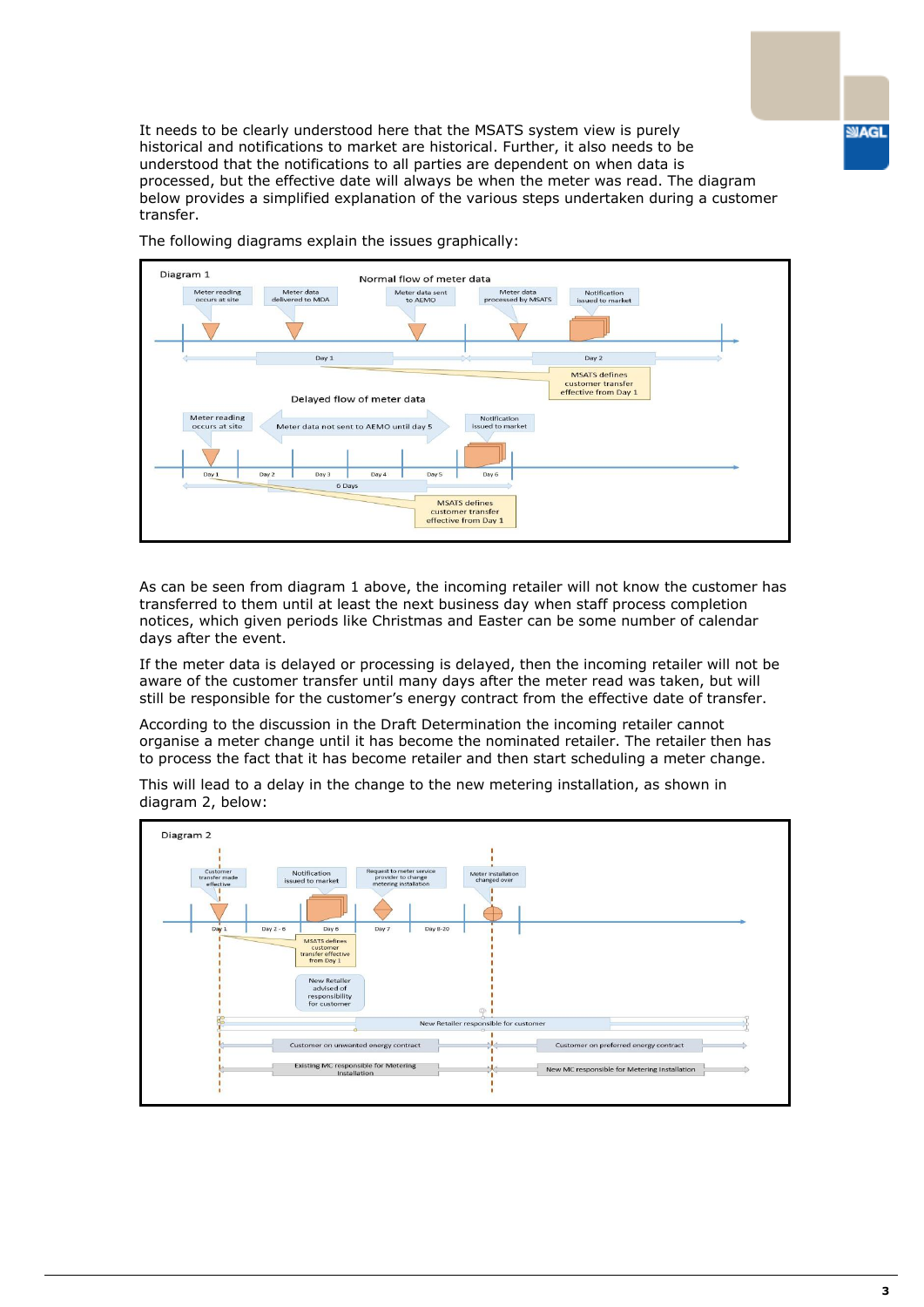Diagram 3 below shows the impact of the timing. Whether the data is provided the next day or many days later, then it is unlikely that the customer's metering installation will be changed for some period following the effective transfer of that customer to the incoming retailer.



According to the discussion in the Draft Determination the incoming retailer cannot organise a meter change until it has become the nominated retailer, which it will not know until the day after the transfer has taken place. The retailer then has to process the market notification that it has become retailer and then start scheduling a meter change.

Given that an efficient service provider will have staff already undertaking other meter change requests, there will therefore be a delay while the service provider schedules field resources to effect the meter change.

This means that the customer and existing metering installation (and existing MC) will remain until the metering installation has been changed.

This is a highly inefficient process and requires the customer to continue with an energy contract which the existing metering installation can accommodate. It also requires the new retailer to contract with the existing MC – who has no incentive to assist the new retailer or offer appropriate terms and conditions.

Further, this would by its nature impact customer switching as there would be little incentive on an incoming retailer to organise a meter replacement until the customer has churned.

In many cases a meter reader is unable to manually read a meter due to issues of access to the meter. Unless there is a benefit to the customer (e.g. new retail contract) they have no incentive to provide access for a meter reader, but are more likely to provide access to the meter technician to change the metering installation which would trigger the retail transfer.

Diagram 4 below shows how a customer transfer would work if it was triggered by a change to the metering installation. As can be seen there is no impact on the customers preferred energy contract or the obligations for the new metering installation, even if the notice to the market is delayed by some days, since the obligations will take effect on the effective day of customer transfer, not the day when the market is notified.

Under this scenario, the obligations of the existing retailer and existing MC would cease when the change to the metering installation occurs and the new retailer and new MC would be responsible for that customer and their metering installation.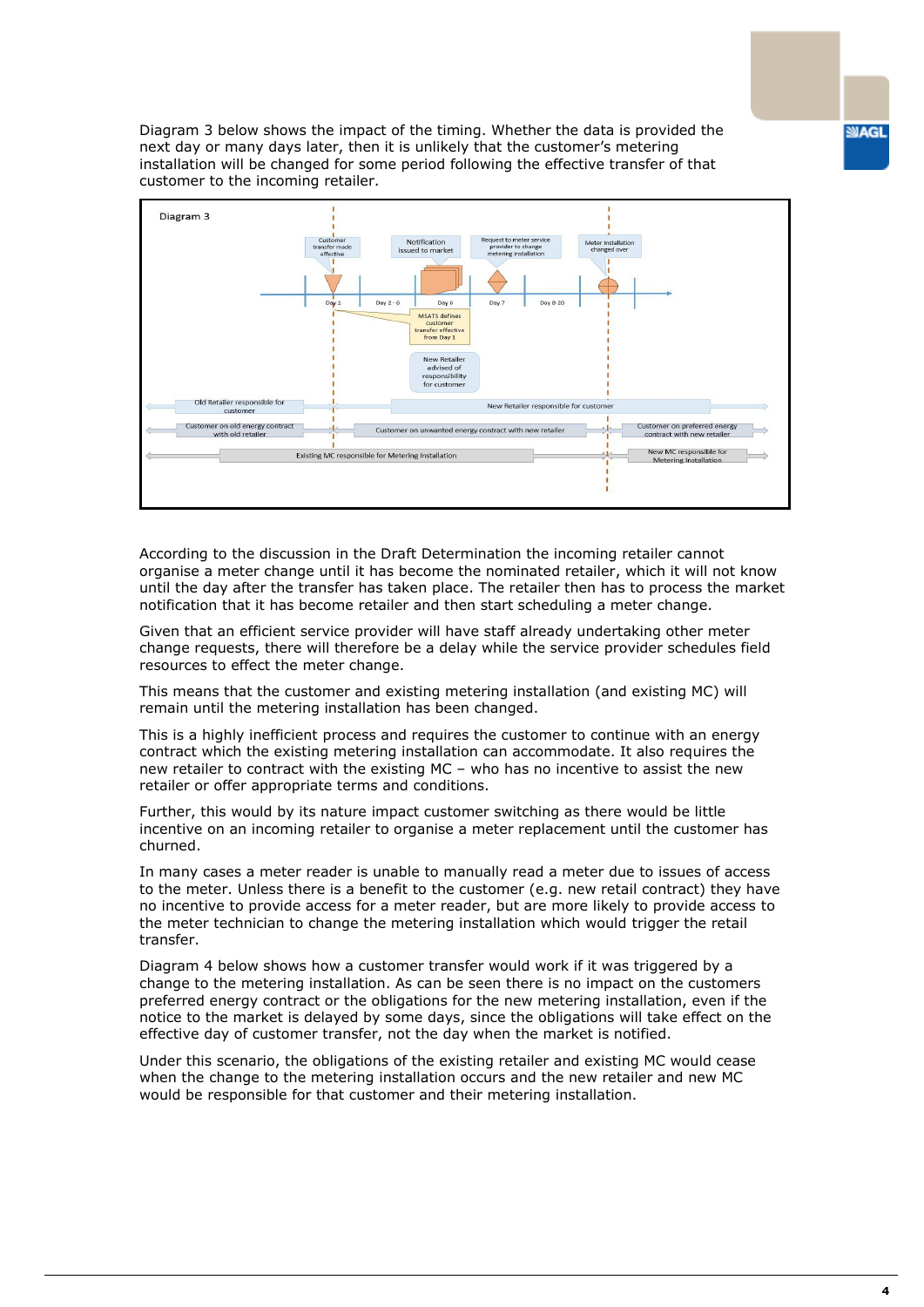**SUAGL** 



Diagram 5 below, provides a similar description in a form which was presented by the AEMC in the draft determination, showing both the impact of being unable to change the metering installation until the customer transfer has completed versus allowing a customer transfer to be triggered by a change to the metering installation.

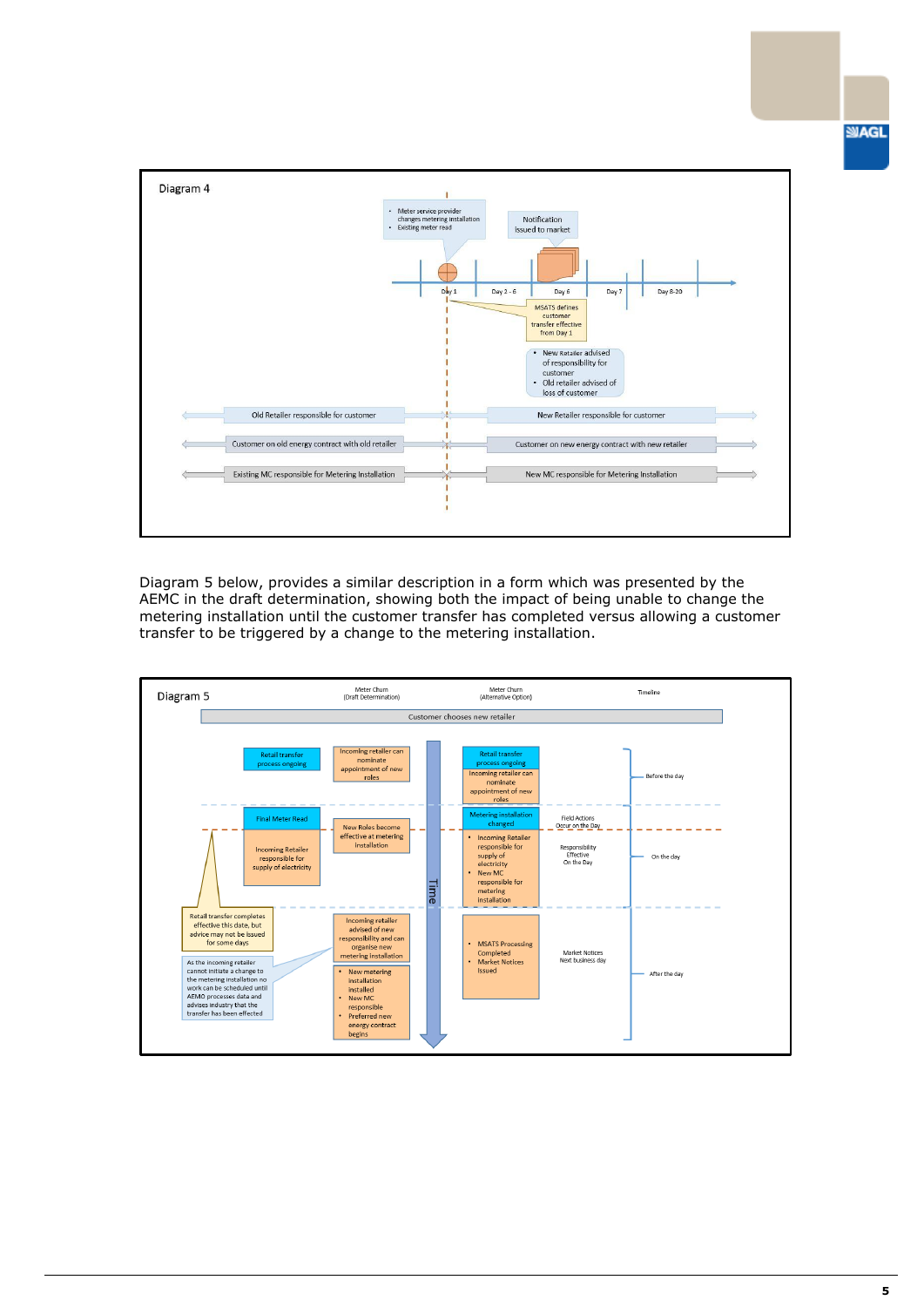# **SIAGL**

# **Change of meter by Commercial Negotiation**

The AEMC's Draft Determination (section 3.3) discussed the option of the incoming retailer negotiating with the current MC to upgrade the meter prior to the customer transfer. If the retailer is happy with the current MCs performance and its ability to provide an appropriate new metering installation, then there would be no need for the incoming retailer to nominate a new MC, as the existing one (with a new metering installation) should be appropriate.

If however, the incoming retailer does not wish to contract with the current MC or the existing MC cannot provide the type of metering required for the retailer, then there is a need to exchange the metering equipment and most likely appoint a new MC.

### **The Draft Rule as Written.**

As previously discussed, if the draft rule stands as written, but it is accepted that an incoming retailer can initiate a change to the metering installation (with an associated change of retailer) then the process should operate efficiently as shown in diagram 4.

The Draft Determination considers the impact of a meter change from the perspective of a large customer, who can appoint their own MC (p13). However, under the new arrangements, it is expected that small customer metering installations would be changed as part of a retail transfer where the MC is appointed by the retailer to provide more modern metering equipment.

The AEMC has recognised the value in aligning the change of a metering installation with that of a change of retailer. However, by denying the incoming retailer the ability to initiate the change to the metering installation which can be a trigger for the retail transfer, AGL is concerned that it will be unable to provide an efficient, cost effective customer service.

The AEMC has stated (p20) that an incoming retailer has no ability to effect the metering installation at a site until the retail transfer has taken place. From the more considered policy perspective AGL is interested in better understanding the AEMC position on changing the metering installation as part of the customer transfer, given an incoming retailer can make a number of requests associated with a NMI prior to them becoming the FRMP.

Existing rules allow an incoming retailer to request a meter reading (i.e. a *special read*) to accelerate a customer transfer. In effect this is an incoming retailer impacting the provision of meter data to the market. This activity is specifically catered for in all retail market processes to facilitate customer switching where early customer transfer is wanted or needed.

AGL sees that customers and industry accept that an incoming retailer can take actions (within certain bounds) to facilitate a customer transfer and ensure an efficient and effective customer service. The change of a metering installation (triggering a customer transfer) is simply another trigger to facilitate customer switching.

There is some discussion that a retailer may change a metering installation only to have a customer reject the transfer or have it revert to the previous retailer. The number of these instances is likely to be much lower than the number of instances where the customer transfer proceeds correctly under the proposed scenario.

Customer transfers are generally not lodged in the market until the cooling off period has ended, and the contract is thus ensured. Given that there is a cost to change the metering installation and an outage for the customer, AGL considers that it is far more likely that the customer will take action prior to a metering installation being changed, rather than waiting until after the metering installation is changed.

Further, while there will undoubtedly be some instances where a metering installation does need to be modified again, AGL considers that the cost of the smaller number of these events is far lower than the cost of an inefficient service for the majority of transfers which will complete properly. Also, the cost of rectification will ensure that proper steps are taken by both customers and retailers prior to changing metering installations.